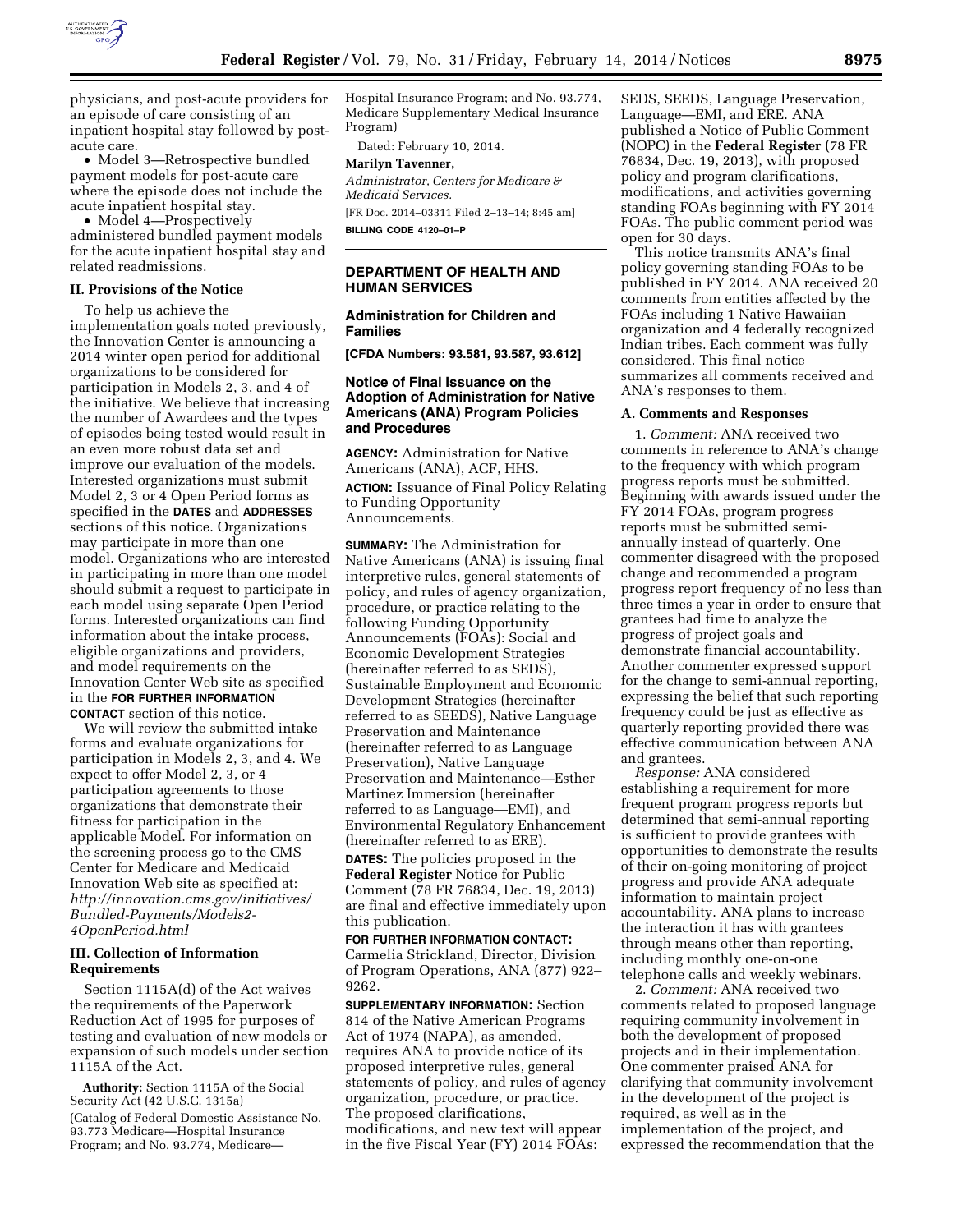FOA include language related to how such required community involvement could be reflected. The other commenter requested clarification on how community members were expected to be involved in project implementation given that different community members may be involved in the implementation of a project than those involved in the planning and development of a project.

*Response:* In *Section IV.2. Content and Form of Application Submission* of the FOA, ANA has included text providing examples of community input in the development of projects (e.g., community meetings and surveys) and in the implementation of projects (e.g., recruitment strategies and outreach activities). We believe the language related to community involvement in *Section IV.2. Content and Form of Application Submission* provides sufficient detail in its examples to provide clear guidance to applicants.

3. *Comment:* ANA received one comment related to language proposed in *Section III.3. Other* of the FOA clarifying the types of projects that ANA will not fund as prescribed by 45 CFR 1336.33(b). The commenter asked for clarification of the scope of the funding prohibition as applied to on-going social service delivery systems.

*Response:* The text in *Section III.3. Other* of the FOA includes an explanation of the types of projects that ANA will not fund under the categorical prohibitions specified in 45 CFR 1336.33(b). Such ineligible projects are those that ''provide or expand ongoing social services that involve cash transfers or other material assistance such as food, medicine, child care, or income support to individuals.'' Here, we sought to make clear that if, prior to submission of an application for funding, an applicant was already or had been delivering social services that involved cash transfers or other material support, ANA would not fund a project that proposed to use ANA grant funds to replace or supplant existing sources of funding or to expand existing social services on an on-going basis.

4. *Comment:* ANA received one comment related to another part of *Section III.3. Other* of the FOA clarifying the kinds of third-party technical assistance (TA) ANA will not fund as specified by 45 CFR 1336.33(b) and what types of TA are permissible.

*Response:* The text in *Section III.3. Other* of the FOA related to third-party TA that cannot be funded under 45 CFR 1336.33(b) includes clarification that the prohibition applies only to TA ''that is intended to be provided to other tribes or Native American organizations or to

non-members of the grantee organization where such training or technical assistance is duplicative of ANA-funded training and technical assistance available to tribes and other entities that are eligible to apply for ANA funding.'' Such clarification makes clear the scope of activities that fall into the regulatory prohibition regarding TA ineligible for ANA funding.

5. *Comment:* ANA received one comment expressing belief that the technology to enable all applicants to comply with a two-file application upload limitation was available and that an exemption from the requirement was unnecessary.

*Response:* The burden that the twofile application upload requirement imposed on applicants and potential applicants to convert and consolidate multiple documents comprised a significant amount of feedback received related to last year's FOAs. In addition, application of the two-file upload requirement required ACF to independently determine what files, or parts of files, to accept when more than two files were received and page limitations otherwise satisfied. Finally, in the absence of a tribal consultation (including through a **Federal Register**  notice soliciting input) we determined that it would not accord with our Tribal Consultation Policy to impose this requirement on tribes.

6. *Comment:* One commenter disagreed with ANA's proposed policy to move the concept previously articulated in *Section V.I. Criteria* in the FOAs as ''Project Integration'' to the stand-alone criterion, ''Objective Work Plan (OWP),'' believing that merely requiring applicants to complete the OWP form was insufficient to allow reviewers to evaluate whether all aspects of a proposed project were fully integrated with one another.

*Response:* The change ANA proposed to *Section V.I. Criteria* was made to facilitate more focused attention on the applicant's integration of multiple project components documented through completion of the OMBapproved OWP form. The form requires that the connections among project goals, objectives, results expected, benefits expected, and activities be addressed. We believe the OWP form allows for adequate demonstration of how all aspects of the proposed project are integrated with one another and do not believe any change to the proposed policy is necessary.

7. *Comment:* One commenter objected to ANA's proposed policy establishing a 150 page limitation for all applications, including those that allowed for 5-year project periods. The commenter

reasoned that a longer project period and larger budget made such projects more complex and required more explanation than 150 pages would allow.

*Response:* We believe 150 pages provide ample opportunity to respond to FOAs, including those proposing 5 year projects. The FOA makes clear the maximum page limit excludes required Standard Forms and OMB-approved forms. On the basis of ANA's consideration of recent grant competitions, we are confident the maximum 150 page limit applicable to all FOAs for all project periods is sufficient. Applications that exceed the maximum page limitation will have excess pages removed.

8. *Comments:* One federally recognized Alaska Native tribe submitted comments on 11 separate issues. The commenter expressed ''no issues or concerns'' related to the name change of one FOA, ANA's administrative policies, name change of one disqualification factor, projects ineligible for funding, organizational changes to the evaluation criteria, and outcomes expected for SEEDS applications. Regarding the proposed language related to protection of sensitive and/or confidential information, the proposed weights assigned the evaluation criteria, the proposed clarification related to the requirement for community involvement, and language related to ANA's internal review process, the commenter also expressed support for ANA's changes. The commenter expressed disagreement with ANA's conflict of interest administrative policy in *Section I. Funding Opportunity Description,* under which, with one categorical exception, staff employed through an ANA-funded project cannot also serve as a member of the governing body for the grantee organization. The commenter characterized the policy as burdensome on communities or villages with small populations.

*Response:* With regard to the disagreement with ANA's conflict of interest administrative policy, ANA believes such policy is an appropriate risk management strategy that, with the categorical exception, best ensures appropriate grant oversight and independent judgment in the discharge of obligations under ANA-funded grants.

## **B. Funding Opportunity Announcements**

For information on the projects funded by ANA, please refer to ANA's Web site for information on our program areas and FOAs: *[http://](http://www.acf.hhs.gov/programs/ana)*